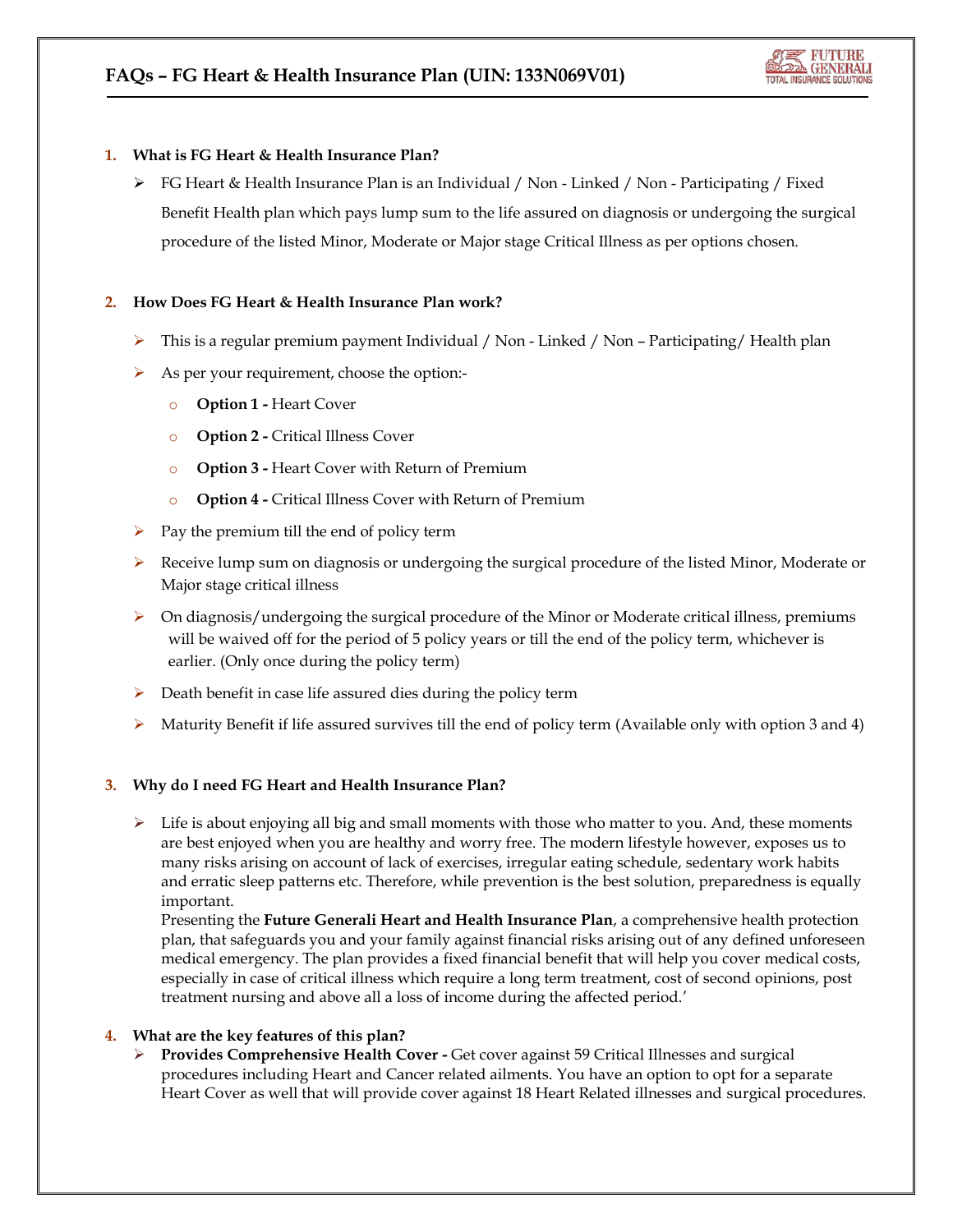

- **►** Flexibility to Choose your cover you can choose from the available 4 options basis your needs
- **Lumpsum Payout on diagnosis/undergoing surgical procedure of the listed illnesses**
- **Inbuilt Death Benefit –** Has death cover from day 1 with all the options
- **Multiple Claim Benefit** Claim upto 2Minor or 2 Moderate conditions provided you have not exhausted your Sum Assured
- **Waiver of Premium Benefit** If you are diagnosed with any of the defined minor or moderate conditions, your premiums will be waived for the following 5 years. This means that the plan continues without you having to pay premiums for 5 years
- **Provides option to get your premiums back on maturity**
- **Buy for Self and Family -** You can also buy this plan for Your Spouse, Children and Parents. You will have to buy individual policy for each family member.
- **5% Discount** on premium rates on buying directly from our website
- **Tax Benefit** under both section 80C and 80D

#### **5. But I already have a mediclaim policy, why do I need this Cover?**

 $\triangleright$  The medical expenses incurred for a critical illness treatment may be very high, depending on the stage. Moreover, there are some other costs as well like Travel Expenses for second opinion and treatment, rehab, nursing at home and counseling costs post treatment, loss of income during the treatment and recovery period etc.

While it is advisable to have a mediclaim policy, you should objectively assess the limitations of it. Mediclaim policies offer only hospitalization expenses basis the bill amount and it may not be sufficient to cover all the expenses. FG Heart and Health Insurance Plan is a fixed benefit plan and pays out lump sum on diagnosis/undergoing of surgical procedure of the listed illnesses which can help you in taking care of both Medical and other incidental costs.

#### **6. What is the eligibility criterion for taking this policy?**

- $\triangleright$  Minimum Age at Entry 18 years (as on last birthday)
- Maximum Age at Maturity 65 years (as on last birthday)

#### **7. What is the minimum / maximum age at which policy will mature?**

 $\triangleright$  Maximum Maturity age: 75 years (as on last birthday)

#### **8. What are the minimum and maximum Sum Assured limits?**

- Minimum Sum Assured: 5 Lac
- Maximum Sum Assured: 50 Lack
- SA Options to the Policyholder– 5 Lac/10Lac/20Lac/30Lac/40Lac/50Lac

#### **9. What are the policy term options available under the plan?**

Policy Term Options are  $-10$ , 15, 20, 25, 30, 75 minus age at entry

# **10. What are the premium payment term options available under this plan?**

 $\triangleright$  This is a regular premium payment plan and premium payment term equals to the policy term.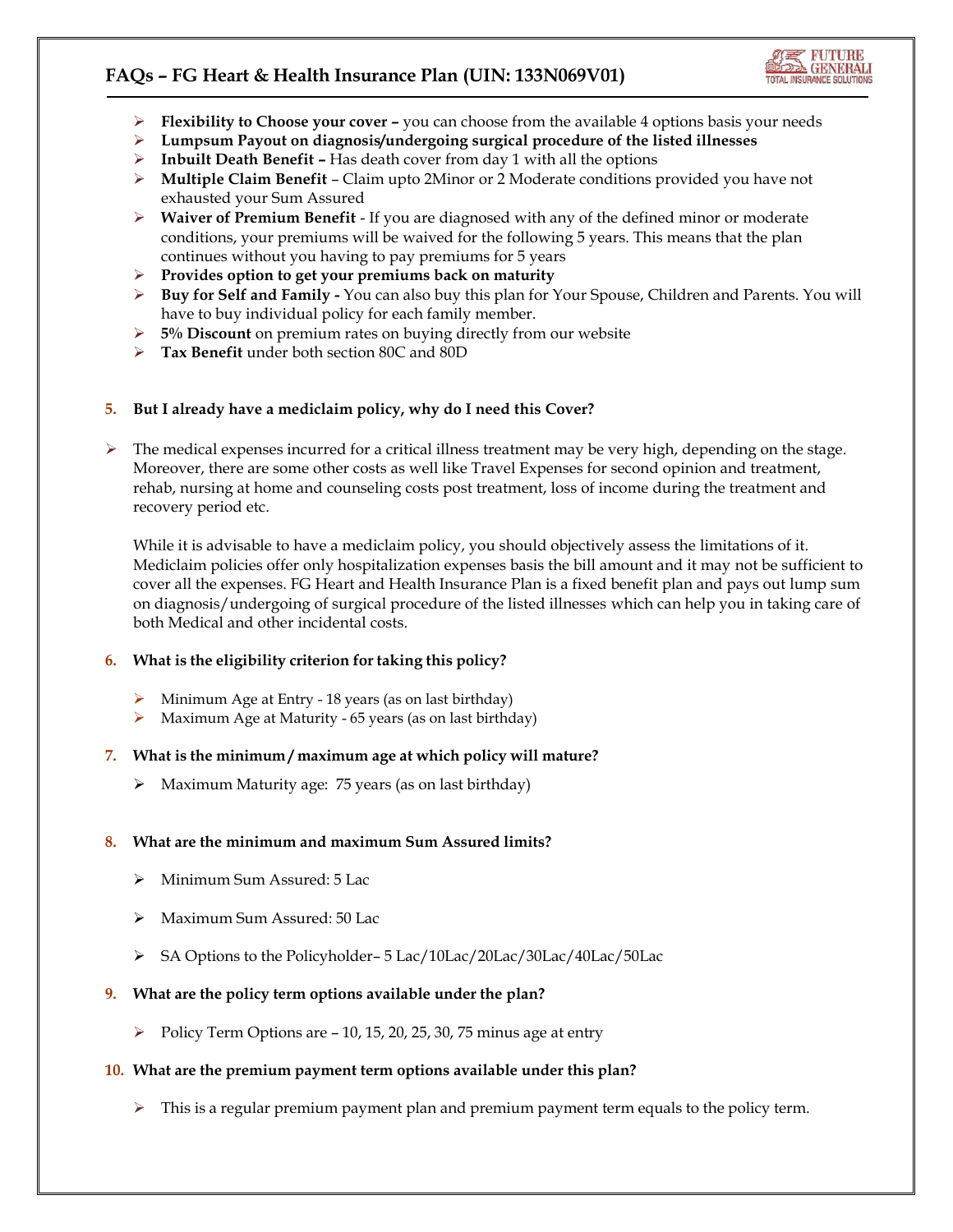

#### **11. What are the premium payment modes available with this plan?**

- Annual, Half Yearly, Quarterly, Monthly
	- Half-yearly Premium- 52% of annual premium.
	- Quarterly Premium- 26.5% of annual premium.
	- Monthly Premium) 8.83% of annual premium

#### **12. When the risk under the policy would commence?**

 $\triangleright$  Date of Commencement of Risk would be the date of issue of first premium receipt

#### **13. What are the various types of claim available under the plan?**

 All options provide lumpsum on diagnosis/undergoing of surgical procedure of Minor, Moderate or Major claim as per below table:-

| Minor Claim       | 25% of Critical Illness Sum Assured is payable and future Premiums will be waived<br>for 5 years or till the end of the Policy Term, whichever is earlier (only on first minor<br>condition claim).        |
|-------------------|------------------------------------------------------------------------------------------------------------------------------------------------------------------------------------------------------------|
| Moderate<br>Claim | 50% of Critical Illness Sum Assured is payable and future Premiums will be waived<br>for 5 years or till the end of the Policy Term, whichever is earlier (only on first<br>moderate condition claim).     |
| Major Claim       | 100% of Critical Illness Sum Assured less the benefit amount already paid under<br>Minor or Moderate Condition, if any during the entire Policy Term. Policy will<br>terminate post payout of major claim. |

# **14. If I don't claim any amount, what will happen?**

If you have chosen option 3 and 4, and you stay healthy throughout the term of the policy, you will get your premiums back. Even if you have made a claim, but the claim amount paid to you is lower than the premiums paid by you – we will refund the balance of your premiums back as per the calculation given in the below table

| Options | <b>Maturity Benefit</b>                                                                                               |
|---------|-----------------------------------------------------------------------------------------------------------------------|
|         | $\sqrt{$ Option 1 & 2 $\sqrt{ }$ No benefit payable in case life assured survives till the maturity date. Policy will |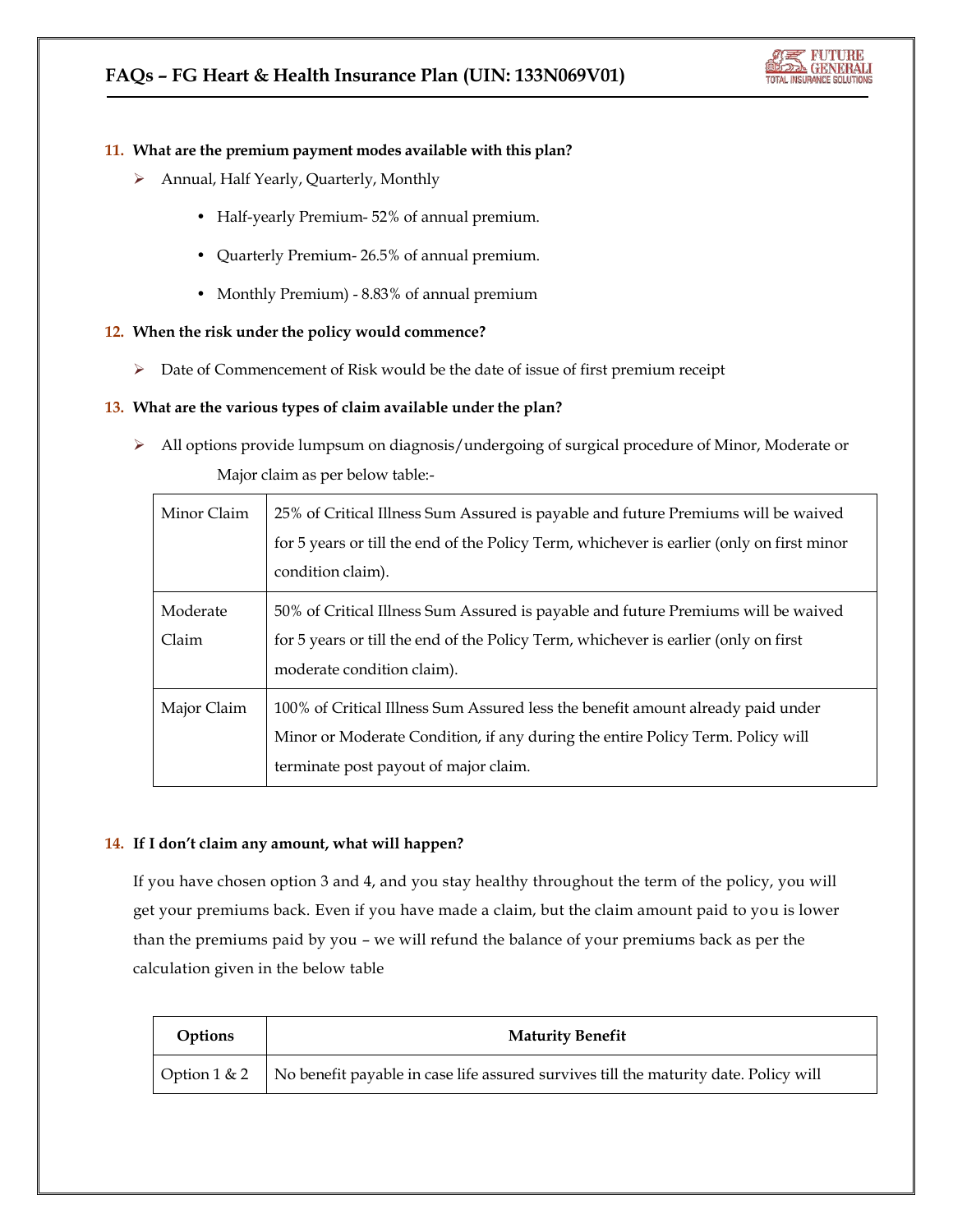|                | terminate on maturity                                                                                                                      |
|----------------|--------------------------------------------------------------------------------------------------------------------------------------------|
| Option $3 & 4$ | If Life Assured is alive on the Maturity Date and if all Installment Premiums have<br>been received in full, then Maturity Payout will be- |
|                | Sum of all Instalment Premiums paid (excluding taxes and extra premiums) less any<br>other critical illness benefits paid under the Policy |
|                | Any Premiums waived shall also be considered along with premiums paid by the                                                               |
|                | Policyholder for calculation of the Maturity Benefit                                                                                       |

# **15. What is the death benefit under FG Heart & Health Insurance Plan?**

- $\triangleright$  If the Life Assured dies on or after the Risk Commencement Date but during the Policy Term and provided that the Policy has not Lapsed, the Death Benefit payable shall be as follows Death benefit payable shall be highest of the following -
	- 25% of Sum Assured ; or

• 10 times Annualised Premium (excluding goods and services tax, rider premium, modal loadings, and underwriting extra premium, if any); or

• 105% of all premiums paid (excluding goods and services tax, rider premium, modal loadings, and underwriting extra premium, if any) as on date of death;

- Guaranteed Maturity Benefit, if any (only applicable under Option 3 and 4)
- > The Policy will terminate on payment of Death Benefit

# **16. When the waiver of premium will be applicable?**

- On diagnosis/undergoing of surgical procedure of Minor or Moderate Condition, whichever occurs first, future Installment Premiums will be waived for next 5 policy years or till the end of Policy Term whichever is earlier
- $\triangleright$  Waiver of Premium will be applicable only once during the Policy Term

# **17. What are the illnesses/surgical procedures that are covered under this plan ?**

 $\triangleright$  Please refer our product brochure for the list of illnesses, definitions and exclusions under this plan.

# **18. Will my premium be same during the policy term? Is there any premium guarantee?**

 $\triangleright$  Premium rates are guaranteed for an initial period of 5 years from the date of issuance of the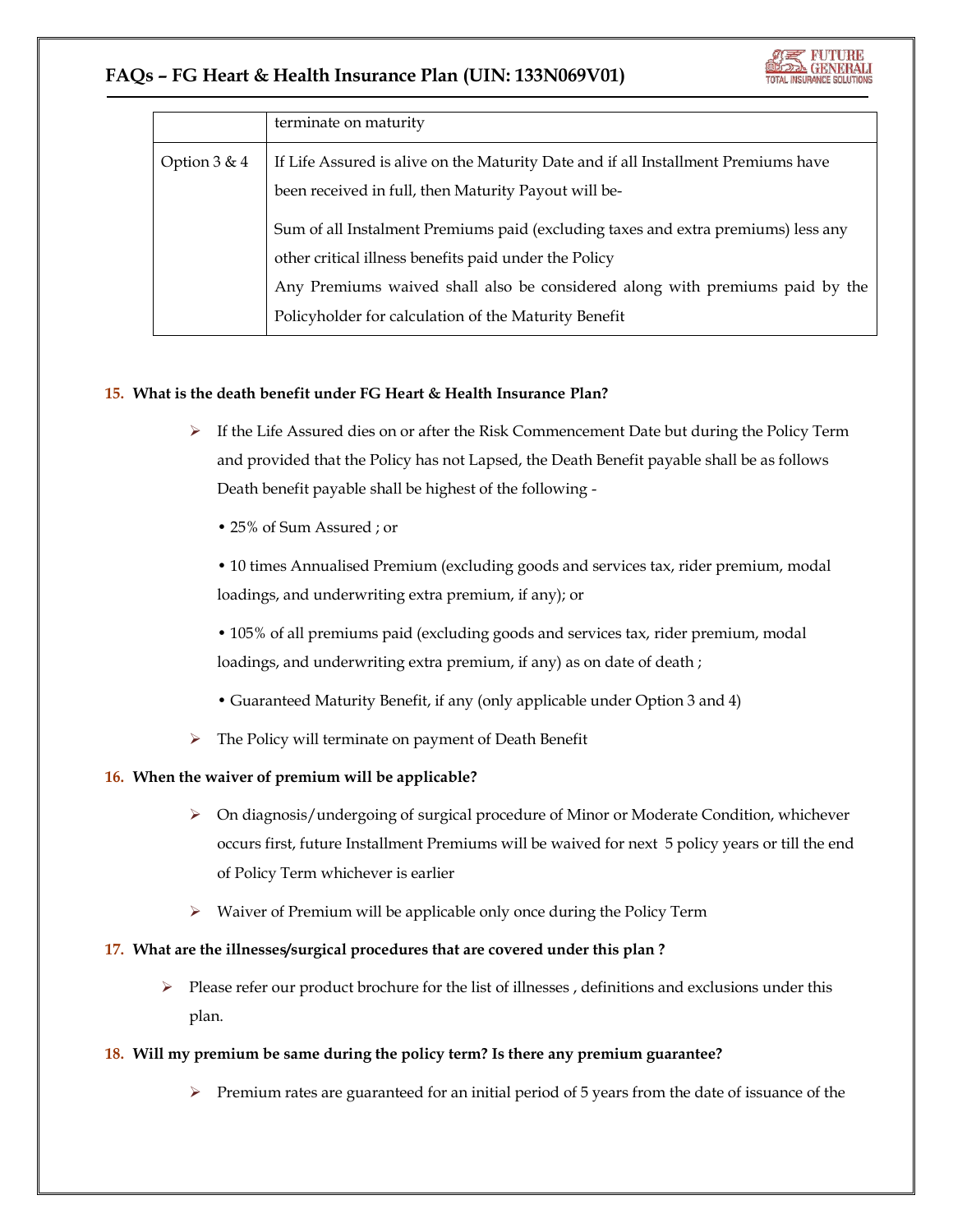

Policy and thereafter for a period of every block of five years

- $\triangleright$  The Company can review the renewal premium after the completion of first 5 Policy years and that reviewed premiums will remain unchanged for a period of every block of five years.
- Any such change in premium shall be subject to prior approval from IRDAI.
- $\triangleright$  In case of any change in Premium rates, the revised Premium rates shall be applicable based

on Age at Policy Commencement Date and original Policy Term chosen.

 $\triangleright$  Any revision in the Premium rates shall be notified to the policyholder at least three months prior to the date of such revision and the policyholder will be given a period of 30 days from Premium Due Date (on or after the effective date of change) to continue the Policy.

#### **19. Is there any initial waiting period in the Policy?**

- $\triangleright$  Yes, there is a waiting period of 180 days from the Risk Commencement or reinstatement date (whichever is later).
- $\triangleright$  No benefits shall be payable within 180 days
- $\triangleright$  In case of any Condition (Minor or Moderate or Major) diagnosed or manifested during Waiting Period, no Critical Illness benefit shall be payable and the Policy will terminate. In such case, Company will refund the premiums from Risk Commencement Date of the Policy or from the date of Revival, as applicable.

#### **20. Is there any survival condition post diagnosis of critical illness?**

- $\triangleright$  Yes. Survival conditions are applicable and no benefits shall be payable if Insured person has survived for less than or equal to below mentioned survival period
	- Major Stage Cancer or Early Stage Cancer or Carcinoma in-Situ 0 days
	- o Minor, Moderate and Major Heart Related Conditions /Other Critical Illness Conditions 21 days

# **21. In case policy holder disagrees to the terms and conditions of the policy, what option is available to him?**

 $\triangleright$  In case you disagree with any of the terms and conditions of the policy, you can return the policy to the company within 15 days (30 days if policy is sold through direct marketing mode) of its receipt for cancellation, stating your objections. Future Generali will refund the policy premium after the deduction of stamp duty charges, medical expenses, if any and proportional risk premium for period of cover, if any

#### **22. In case policyholder is unable to pay premium on due date, what can he do?**

 $\triangleright$  Policyholder get a grace period of 30 days for annual, half yearly and quarterly mode and 15 days for monthly mode from the premium due date to pay his missed premium. During this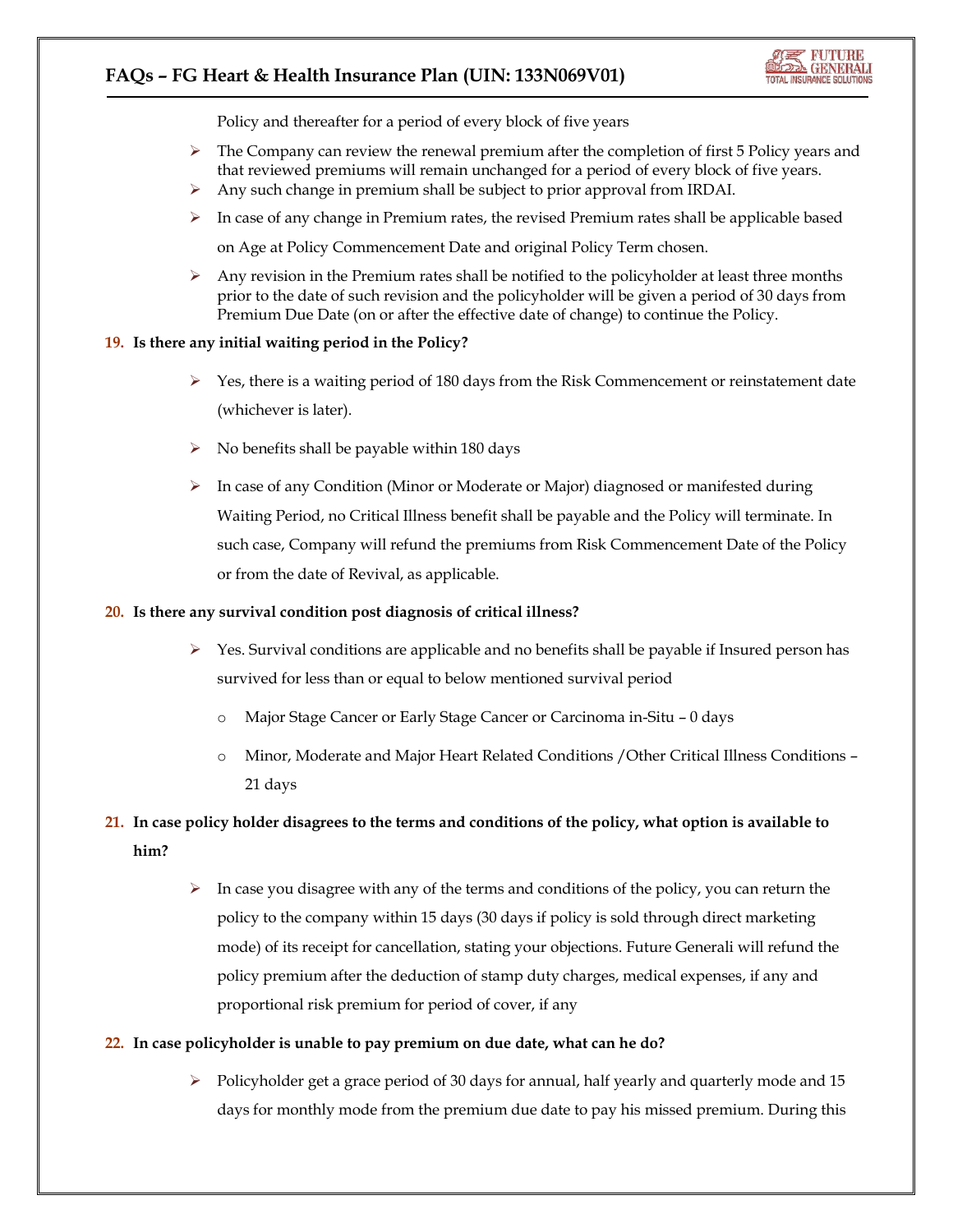grace period, he will continue to be insured and be entitled to receive the benefits. If a valid claim arises under the policy during the Grace Period, but before the payment of due premium, the claim will be honored. In such cases, the due premium will be deducted from the benefit payable.

# **23. If I am unable to pay premium during the grace period also, what will happen to my policy?**

- **For Option 1 and 2** If your due premium remains unpaid at the end of the grace period the policy shall lapse and no benefit will be provided to you during lapse period. You can revive the policy within 2 years from the date of last unpaid premium.
- **For Option 3 and 4 If due premiums for the first three (3) policy years have not been paid** within the grace period, the policy shall lapse and will have no value.

In case the Policy is not revived during the revival period no benefit shall be payable at the end of revival period and the policy will terminate

# **24. What are the revival period conditions?**

- $\triangleright$  A lapsed policy may be revived during the Policy Term within a period of two years from the due date of first unpaid premium.
- $\triangleright$  The revival will be considered on receipt of a written application from the policyholder along with payment of all overdue premiums.
- No interest shall be charged on revival for Option 1 Heart Cover and Option 2 Critical Illness Cover

# **25. In case policyholder wants to surrender his policy, what benefit he would receive?**

- $\triangleright$  We encourage you to continue your policy as planned, however, you have the option to surrender the same for immediate cash requirement, in case of an emergency, any time after the payment for first three full policy year's premium.
- $\triangleright$  There is no surrender value applicable under Option 1 Heart Cover and Option 2 Critical Illness Cover.
- $\triangleright$  Under Option 3 & 4, policy can be surrendered any time after the payment for first three full policy year's premium.The amount payable on surrender will be higher of the Guaranteed Surrender Value (GSV) and Special Surrender Value (SSV)

# **26. Is there any premium discount available if I buy policy online?**

 $>$  5% online discount on Premium will be applicable for the policies bought through 'Online'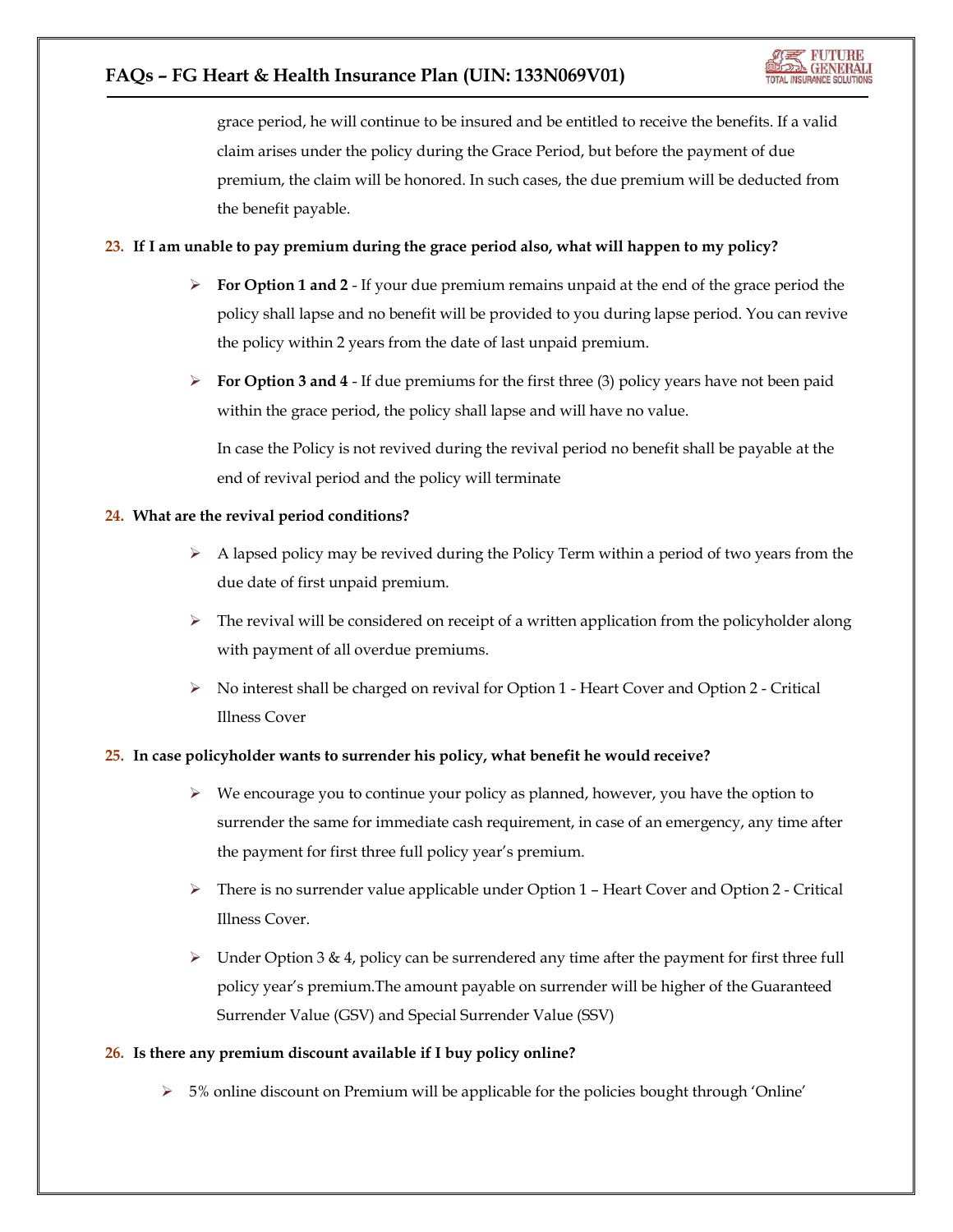channel.

- The premium rates applicable for staff shall be the same as applicable for online channel i.e. 5% discount on the premium rates
- $\triangleright$  Staff buying 'Online' will only be eligible for 'Online discount'. Staff discount will not apply in such case

# **27. What happens in case life assured commits suicide?**

- $\triangleright$  If the Life Assured's death arises directly or indirectly through or in consequence of suicide within 12 months :
	- o from the date of inception of the Policy , the nominee or beneficiary shall be entitled to 80% of the premiums paid, provided the Policy is in force, or
	- o from the date of revival of the Policy, the Nominee or beneficiary shall be entitled to an amount which is higher of 80% of premiums paid till the date of death or the Surrender Value , if any, as available on the date of death

#### **28. What is pre-existing disease exclusion?**

 $\triangleright$  Pre-Existing means any condition, ailment or injury or related condition(s) for which the Life Assured had signs or symptoms, and/or were diagnosed, and/or for which medical advice/treatment was received within 48 months prior to the first policy issued by the Company and renewed continuously thereafter. Any investigation or treatment for any Illness, disorder, complication or ailment arising out of or connected with the pre-existing Illness shall be considered part of that pre-existing illness.

# **29. Will I get any tax benefit under this policy?**

- Tax benefits as per section 80C/80 D on premiums paid
- $\triangleright$  Premium will be divided and shown separately under 80C and 80D in schedule and BI and also in Premium Paid Certificate
- $\triangleright$  Tax on the premium will also be shown separately
- All payouts would be tax free  $u/s 10(10D)$

#### **30. Can an NRI apply for this Policy?**

This plan is available for Residential Indians only

#### **31. Can I buy this plan if I am a smoker or consume tobacco in any form?**

Yes. However, smoker rates are higher than the non-smoker rates. A person is considered as a non-smoker if he/she has not been smoking or having/chewing tobacco in any form (cigarettes, bidis, gutkha etc.) for the last 3years.